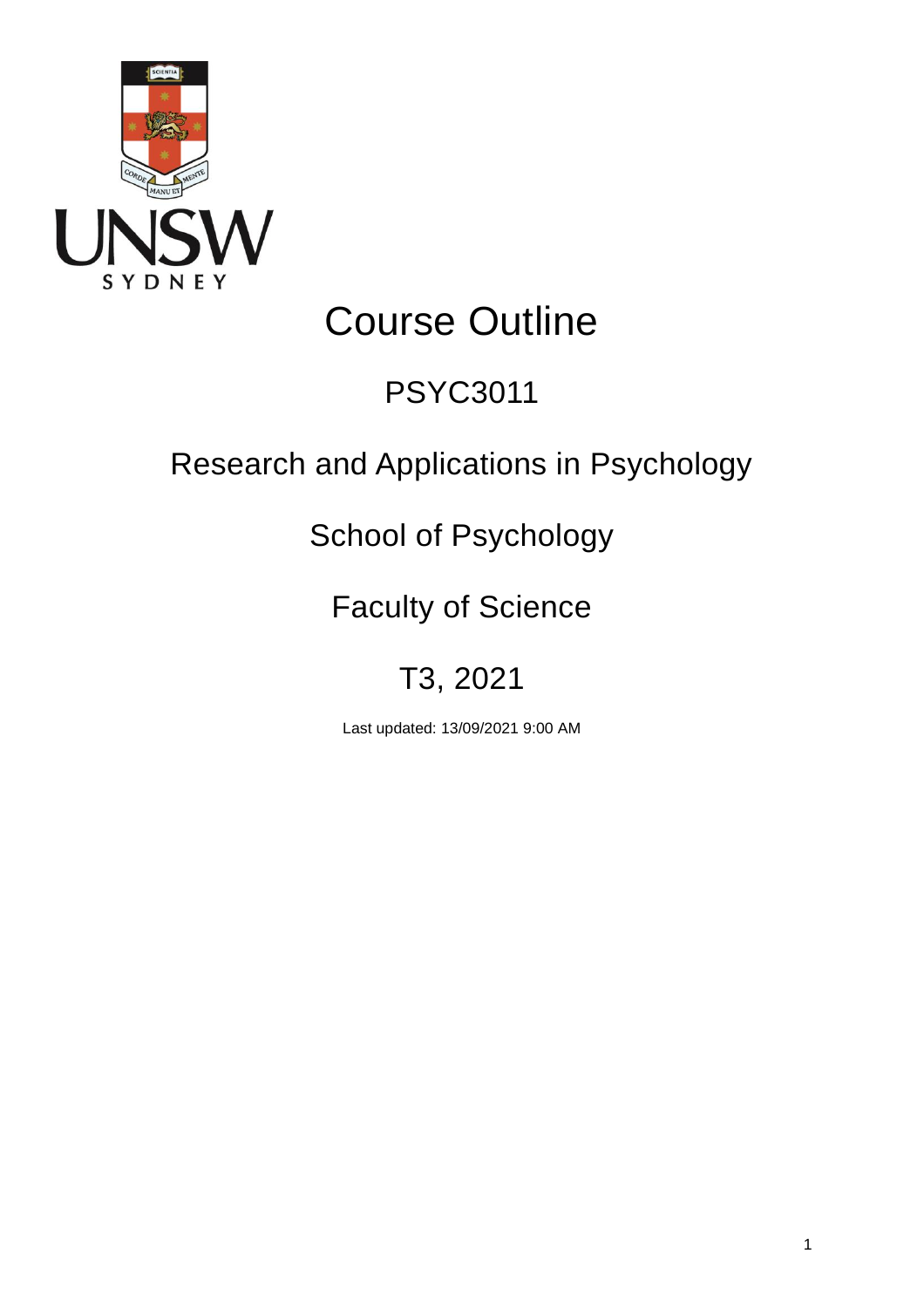## **1. Staff**

| <b>Position</b>                    | <b>Name</b>         | <b>Email</b>                  |
|------------------------------------|---------------------|-------------------------------|
| Course Convenor &<br>Core Lecturer | Prof. Ben Newell    | ben.newell@unsw.edu.au        |
| Core Lecturer                      | Prof. Branka Spehar | b.spehar@unsw.edu.au          |
| Tutor                              | Sandra Lagator      | s.lagator@student.unsw.edu.au |
| Tutor                              | Jake Embrey         | j.embrey@unsw.edu.au          |
| Tutor                              | David Ng            | david.ng2@unsw.edu.au         |
| Tutor                              | Sylvia Harmon-Jones | s.harmon-jones@unsw.edu.au    |

## **2. Course information**

| Units of credit:                     | 6                                                |
|--------------------------------------|--------------------------------------------------|
| Pre-requisite(s):                    | PSYC2001, PSYC2061, PSYC2071, PSYC2081, PSYC2101 |
| <b>Teaching times and locations:</b> | PSYC3011 Timetable                               |

### **2.1 Course summary**

The purpose of this course is to provide a "capstone" experience for students doing a major in psychology. This capstone course offers an opportunity to explicitly integrate material from the entire psychology major.

### **2.2 Course aims**

The primary purpose of this course is to provide a "capstone experience" (capping off and bringing together the various learning experiences from your degree) for students undertaking a major in psychology, regardless of their degree program. Psychology graduate attributes/capabilities should lead to the development of psychological literacy, which is useful for any career destination that involves interacting with other human beings [\(https://student.unsw.edu.au/psychological-literacy;](https://student.unsw.edu.au/psychological-literacy) psychliteracy.com). For example, the kind of skills you should learn in this course, such as reflecting on your personal and professional knowledge, skills and attitudes (KSAs), are critical to professional development in any field (and should be compulsory for all health professions).

# **2.3 Course learning outcomes (CLO)**

| <b>Course Learning Outcomes (and assessment)</b>                                                                       |                              |                                                                                                                                                                                                                                                                                                                        |  |  |  |
|------------------------------------------------------------------------------------------------------------------------|------------------------------|------------------------------------------------------------------------------------------------------------------------------------------------------------------------------------------------------------------------------------------------------------------------------------------------------------------------|--|--|--|
| By the end of this course you (the student) will be able to:                                                           |                              |                                                                                                                                                                                                                                                                                                                        |  |  |  |
| Demonstrate the capacity<br>to apply psychological<br>principles in order to<br>engage in career<br>development and to | 1.1.<br>1.2.<br>1.3.<br>1.4. | Psychological principles of career development learning (exams, portfolio)<br>Psychology of self-management, teamwork and leadership (exams, project proposal)<br>Psychological practice, research and issues in specific workplaces (exams)<br>Psychological Science in the public interest (project proposal, exams) |  |  |  |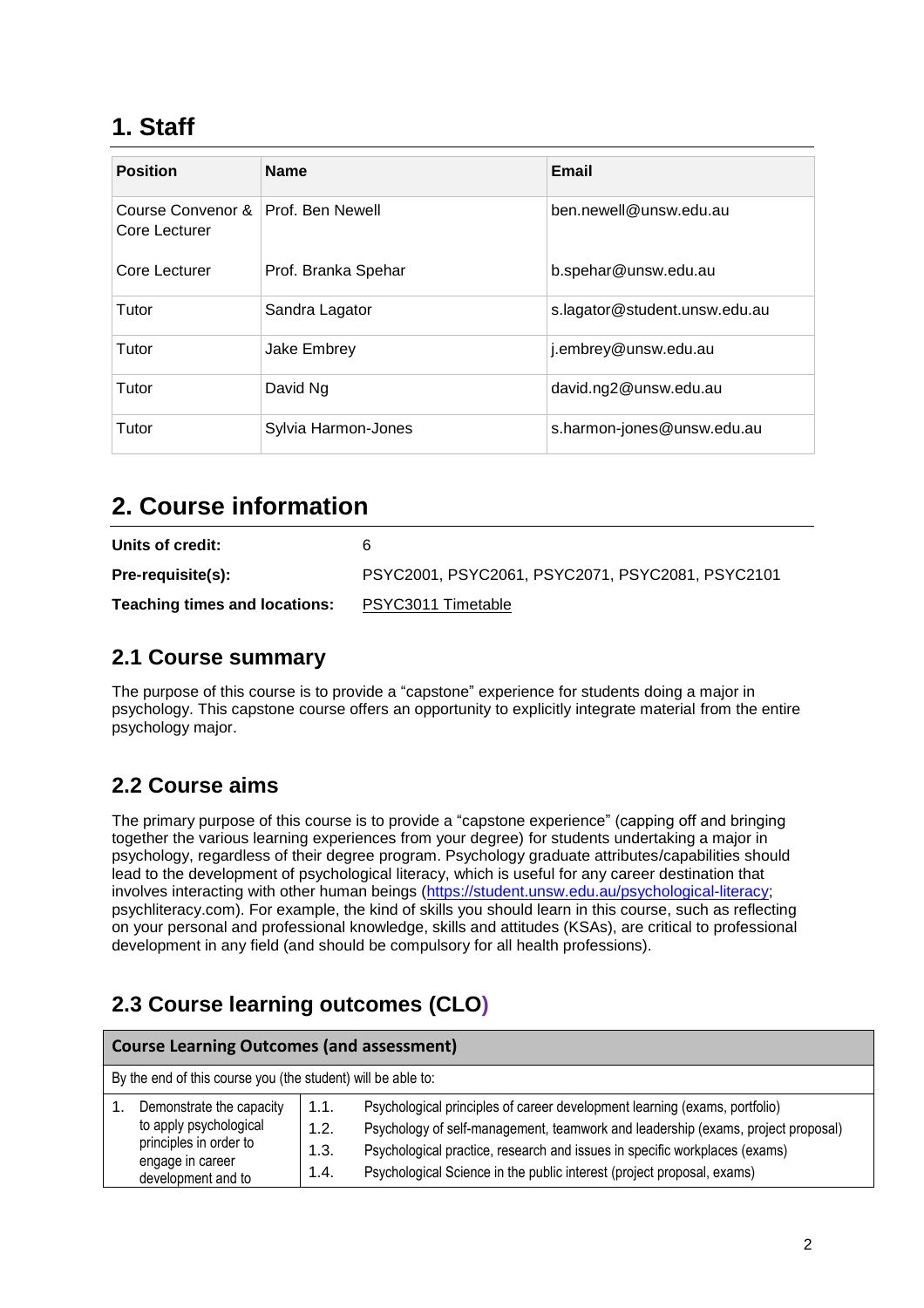|    | integrate and extend<br>knowledge, such as:                                                                                                     | 1.5.                 | Health & Wellbeing (project proposal, exams)                                                                                                                                                                                                                                                                                            |
|----|-------------------------------------------------------------------------------------------------------------------------------------------------|----------------------|-----------------------------------------------------------------------------------------------------------------------------------------------------------------------------------------------------------------------------------------------------------------------------------------------------------------------------------------|
| 2. | Demonstrate advanced<br>Research Knowledge &<br>Skills, such as:                                                                                | 2.1.                 | Capacity to design and plan the evaluation of a project proposal to address societal issues<br>(collaborative & individual project proposal; final examination)                                                                                                                                                                         |
| 3. | Demonstrate advanced<br>critical & creative thinking<br>skills in addition to<br>advanced written and oral<br>communication skills, such<br>as: | 3.1.<br>3.2.<br>3.3. | Critical and creative thinking regarding research design and program evaluation<br>(collaborative & individual project proposal; portfolio; final examination)<br>Written communication (portfolio, final exam, slide content for collaborative research<br>presentations)<br>Oral communication (collaborative research presentations) |
| 4. | Demonstrate advanced<br>knowledge regarding<br>values and ethics in<br>psychology                                                               | 4.1.                 | Understand the different moral philosophical frameworks and perspectives, and be able<br>to apply this understanding to ethical dilemmas (final examination)                                                                                                                                                                            |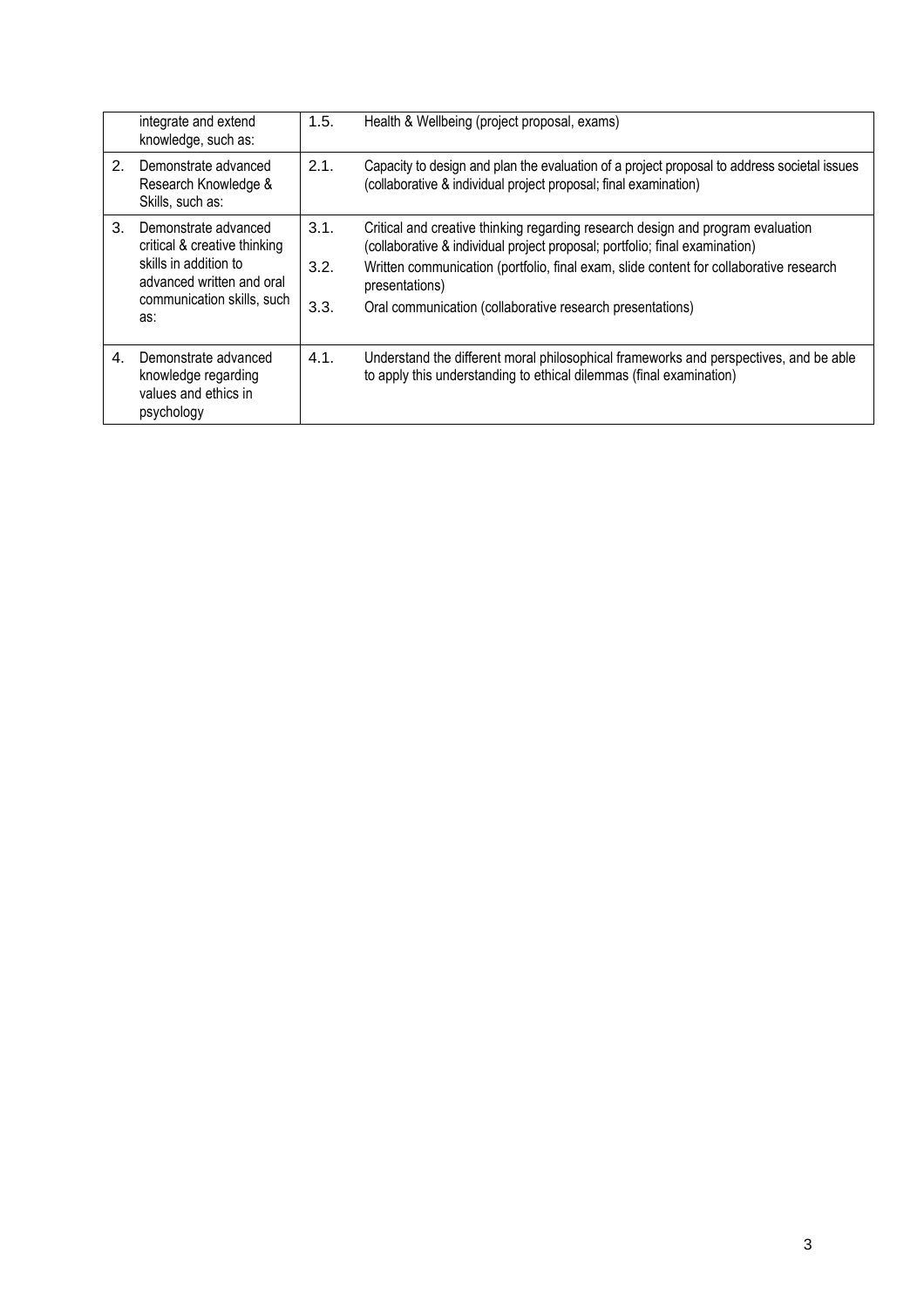# **2.4 Relationship between course & program learning outcomes, activities and assessments.**

|            |                                                                                                   |                                                                                        | <b>Program Learning Outcomes</b>                                                                |                                                         |                                                                                |
|------------|---------------------------------------------------------------------------------------------------|----------------------------------------------------------------------------------------|-------------------------------------------------------------------------------------------------|---------------------------------------------------------|--------------------------------------------------------------------------------|
| <b>CLO</b> | 1. Knowledge                                                                                      | 2. Research Methods                                                                    | 3. Critical Thinking<br>Skills, Communication,<br>Interpersonal and<br>Teamwork                 | 4. Values and<br>Ethics                                 | <b>Assessment</b>                                                              |
| 1.         | Lectures, practicals<br>[final exam, portfolio,<br>collaborative research<br>assignment, quizzes] |                                                                                        |                                                                                                 |                                                         | Final examination, portfolio,<br>collaborative research assignment,<br>quizzes |
| 2.         |                                                                                                   | Lectures, practicals<br>[collaborative<br>research assignment,<br>final exam, quizzes] |                                                                                                 |                                                         | Collaborative research assignment,<br>quizzes, final examination               |
| 3.         |                                                                                                   |                                                                                        | Lectures, practicals<br>[collaborative research<br>assignment; portfolio;<br>final examination] |                                                         | Collaborative research assignment;<br>portfolio; final examination             |
| 4.         |                                                                                                   |                                                                                        |                                                                                                 | Lectures, practicals<br>[final examination,<br>quizzes] | Final examination, quizzes                                                     |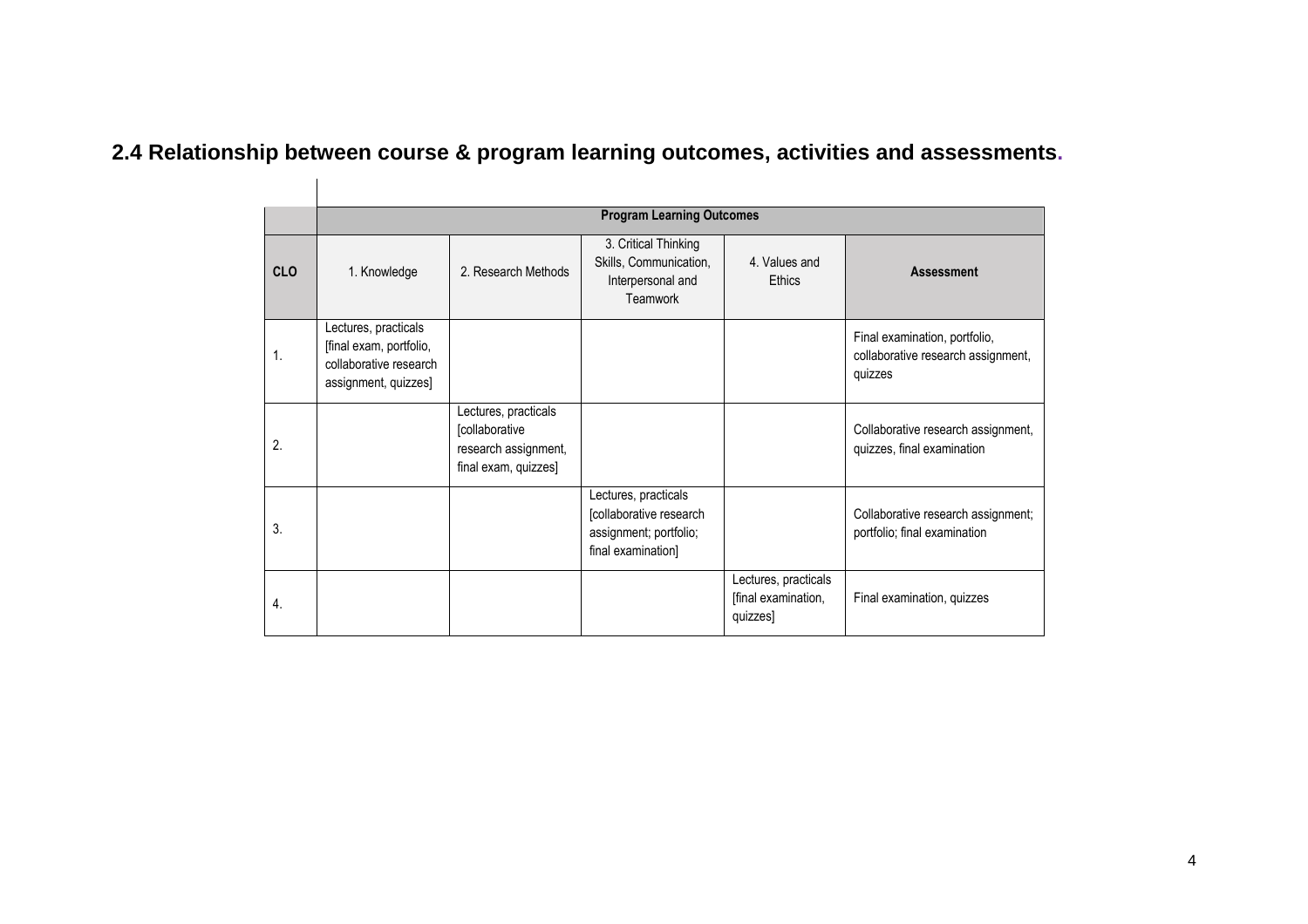## **3. Strategies and approaches to learning**

### **3.1 Learning and teaching activities**

The content of this course will have 4 foci: applied research and evaluation, applied health and wellbeing (AHW), career development learning (CDL) and history and systems. Lectures will be provided by specialists in their subject areas. Some will constitute core areas (e.g., research, ethics, history) and others will cover applications of psychological principles to solving particular problems (applied health and wellbeing), or integrate psychological principles across disciplinary boundaries (e.g., ethics—which is part of career development learning). One of the key overarching goals of this course is for you to understand where and how theoretical concepts from psychology can be applied to issues in society. The core lectures and readings provide information on a range of issues from misinformation, to mental health; from the welfare of refugees, to ways to improve the teaching of reading and 'learning-styles'; from general strategies on self-control, to the presentation of evidence in courtrooms. In each case, relevant psychological literature is reviewed and central findings that are "in the public interest" and relevant to societal issues are emphasized. In conjunction with these readings and lectures we have also sought to make connections with United Nations Sustainable Development Goals, in an effort to highlight the broader implications of the research and its potential to tackle these substantive global problems.

**All lectures** will be digitally recorded and made accessible via Moodle.

**Practical Participation:** Interactive practicals will extend lectures and assist in the development of learning outcomes and are an essential and compulsory part of this course. To benefit from and to contribute to practicals, preparation and completion of any set work is critical. Material relevant to the group assignments will be presented and discussed in practicals. Tutorials will occur either online (via Blackboard Collaborate) or in face-to-face tutorials on campus.

### **3.2 Expectations of students**

It is expected that students are aware of UNSW Assessment policy and understand how to apply for special consideration if they are unable to complete an assignment/exam due to illness and/or misadventure.

It is expected that students have read through the School of Psychology Student Guide.

Moodle contains lecture and practical materials, assessment materials, and any updated information. You are expected to check Moodle regularly. You are also expected to regularly check your UNSW email.

*You are required to attend all lectures and practicals, and to meet all participation and assessment specifications.* 

**It is a course requirement that you attend 100% of the 2-hour weekly practical/tutorial classes** to ensure students are consistently working towards achieving the foundational graduate competencies required by the APAC Accreditation Standards. These Accreditation Standards are incorporated in Program and Course Learning Outcomes. Permission to miss a practical will only be granted in extenuating circumstances and will require documentation (e.g., medical certificate). Inadequate attendance (less than 100% of all sessions) of practical classes may result in failure to pass the course (whether or not you have medical certificates or other documentation). If you are unable to attend practicals because of sickness or other circumstances outside your control, this may be grounds for special consideration to drop the course without failure.

**Your practical session time**: You must attend the practical session to which you have been allocated. It will not be possible to switch or change practical classes once allocations are finalised.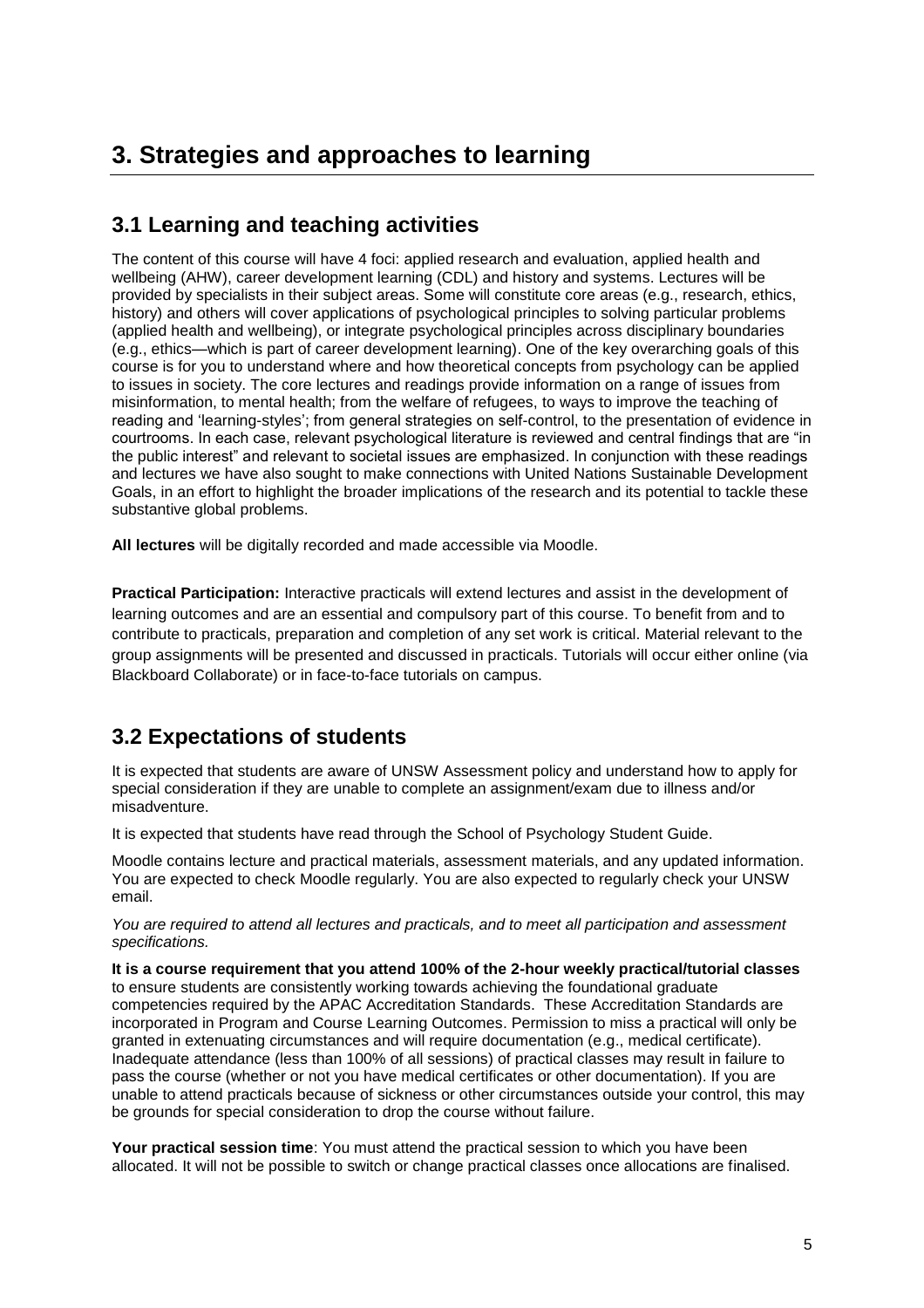Practical session attendance. Attendance will be recorded at the beginning of every practical. Those not on the class roll for that practical will be asked to leave, and all absences will be recorded.

For every 6-credit-unit course, you are expected to spend an average of *12 hrs per week on that course*—this includes class-time, pre- and post-practical activities, outside class-time group work, and the normal study time necessary to adequately complete assignments and examination study. *Under no circumstances will employment be accepted as an excuse not to meet expectations for class participation, group work, or assessments.* Remember, the term times are very short (final examinations will be upon you before you know it), so it is your responsibility to ensure that you do not fall behind with the ongoing assessment demands of the course.

The final exam for this course will take place online during UNSW examinations period. Students should not arrange travel during the UNSW exam period until the date of the final exam has been released. Students who arrange travel prior to the release of the final exam date will not be granted consideration in the event they are scheduled to be unable to participate when the final exam is to occur. This is especially important for study abroad students – do not arrange travel home until the final exam date has been released. You also need to be aware of the timing for supplementary examinations (see School of Psychology Student Guide) – only one date will be set for the supplementary examination, and again, prior travel arrangements will not be accepted as an excuse not to sit that examination. Moreover, there is a time-limit on late submission of the Career Development Portfolio, and there are no extensions for group work.

Students registered with Disability Services must contact the course co-ordinator immediately if they intend to request any special arrangements for later in the course, or if any special arrangements need to be made regarding access to the course material. Letters of support must be emailed to the course coordinator as soon as they are made available.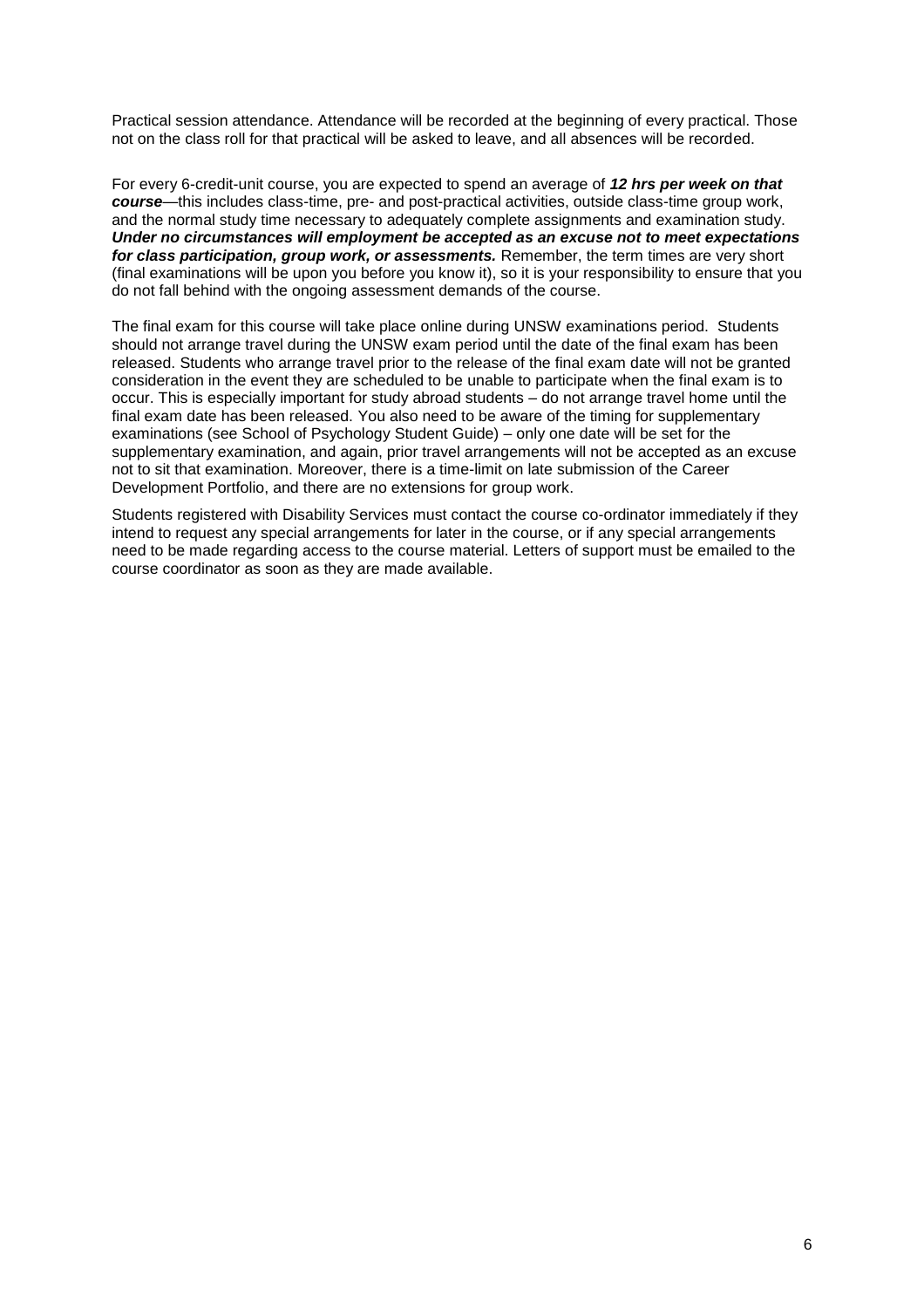### **4. Course schedule and structure-**

#### PLEASE READ THIS INFORMATION CAREFULLY IN CONJUNCTION WITH THE TABLES BELOW:

**WEEK 1 (Lecture 1):** This will be a live-online lecture delivered by the course convenor Professor Ben Newell. He will provide detailed information on the structure and aims of the course, how to approach studying and how to do well in the course.

**WEEK 1 (Lecture 2) to WEEK 7:** The core lectures in these weeks comprise a pre-recorded lecture (available on-demand) which presents a core reading, and a live-online Q&A session in the timeslot for the lecture between the Convenor Professor Ben Newell and the relevant Guest Lecturer\*. *We recommend that you watch the pre-recorded lecture and read the paper in advance of attending the Q&A session so that you can come armed with questions for discussion in the Q&A session.* 

**WEEK 8:** The core lectures in this week are on the topics of Ethics and CV writing. There are no online Q&A sessions for these lectures.

**WEEK 9-10:** The core lectures in this week are on historical perspectives to the study of Psychology. These are delivered by Professor Branka Spehar. There will be a live online Q&A session between Professor Spehar and Professor Newell in the final lecture of Week 10.

Note that each week this course typically consists of 2 hours of lecture/Q&A material, 0-2 hours of tutorials, and 0-1 hours of online modules. Students are expected to take an additional 6-8 hours each week of self-determined study to complete assessments, core readings, and exam preparation.

All lectures and Q&A sessions will be recorded and available on Moodle but we strongly encourage you to attend the Q&A sessions live so you can ioin in with discussion and *be part of the learning community*.

**\*** With the exception of Week 4, Lecture 2.

| <b>Week</b>          | Lecture 1                                            | Lecture 2                                             | <b>Tutorial topics</b>                                 | <b>Online modules</b>                                                    | <b>Self-determined activities</b>                           |
|----------------------|------------------------------------------------------|-------------------------------------------------------|--------------------------------------------------------|--------------------------------------------------------------------------|-------------------------------------------------------------|
|                      | $(Tues 1-2pm)$                                       | (Fri 11-12pm)                                         |                                                        |                                                                          |                                                             |
| Week 1<br>13/09/2021 | Live Online<br>Welcome &<br>Introduction<br>(Newell) | <b>PTSD &amp; Mental Health</b><br>(Live Q&A: Bryant) | No Tutorial                                            | <b>UN Sustainable Development</b><br><b>Goal Moodle Toolkit Activity</b> | Course readings; tutorial preparation; lecture<br>revision. |
| Week 2<br>20/09/2021 | Vaccination (Live<br>Q&A: Faasse)                    | Disasters & Refugees (<br>Live Q&A: Nickerson)        | Group allocation and<br>Project Proposal<br>Assignment | What are the SDGs? Quizzes on set readings                               | Course readings; tutorial preparation; lecture<br>revision. |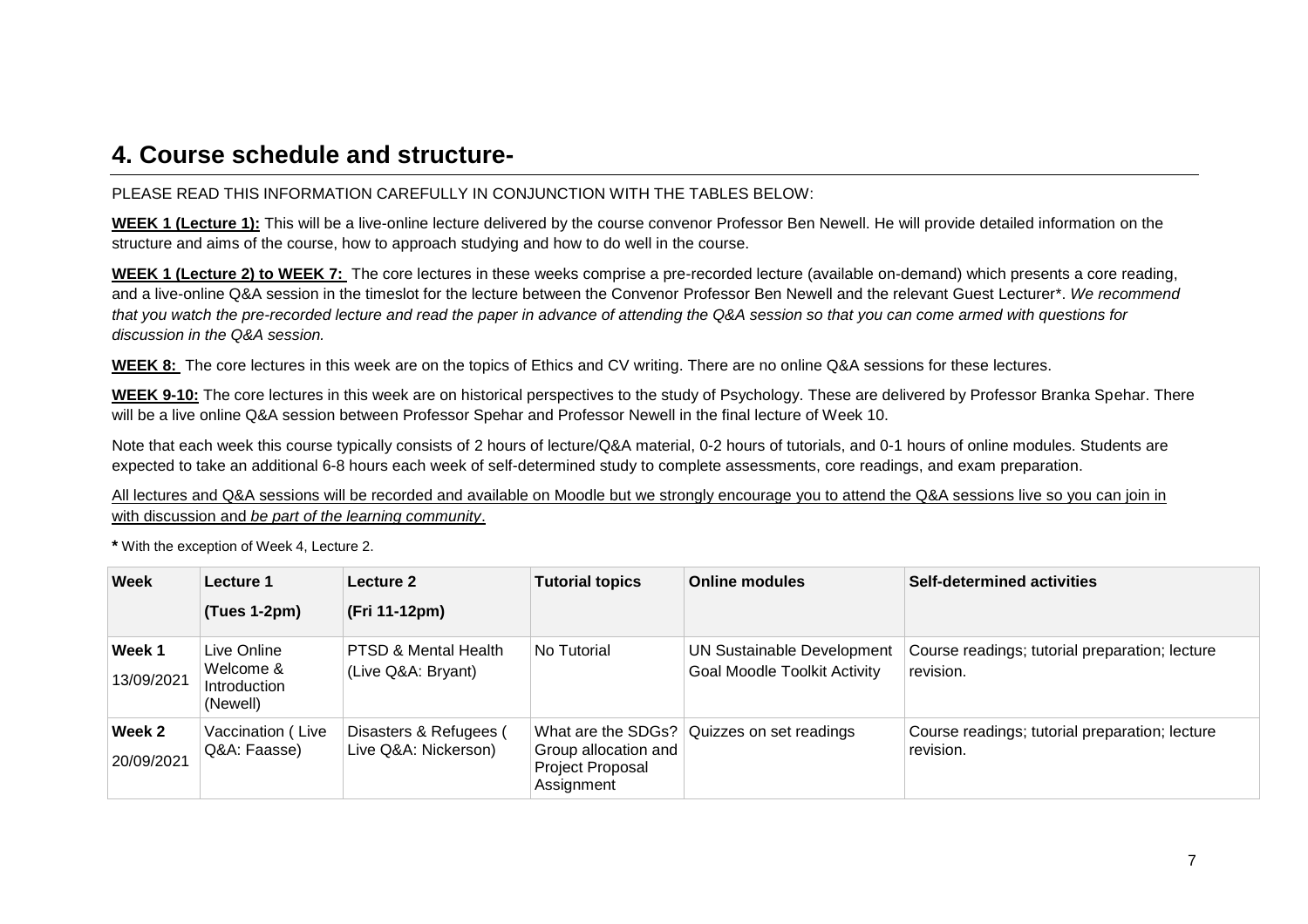| Week 3<br>27/09/2021   | Misinformation<br>(Live Q&A: Newell)               | Self-Control: Failures &<br>Remedies (Live Q&A                     | Project Proposal<br>Planning; Quiz                           | Quizzes on set readings                                                              | Course readings; lecture revision; project<br>proposal planning |
|------------------------|----------------------------------------------------|--------------------------------------------------------------------|--------------------------------------------------------------|--------------------------------------------------------------------------------------|-----------------------------------------------------------------|
| Week 4<br>04/10/2021   | <b>Gender Norms</b><br>(Live Q&A:<br>Denson)       | Newell)<br>LGBTIQ+ research<br>(Summerell) (NO LIVE<br>Q&A)        | revision<br>No Tutorial                                      | Quizzes on set readings                                                              | Course readings; tutorial preparation; lecture<br>revision.     |
| Week 5<br>11/10/2021   | Learning Styles (<br>Live Q&A: Le<br>Pelley)       | <b>Reading Wars</b><br>(Live Q&A: Taft)                            | Group Presentations                                          | Quizzes on set readings                                                              | Course readings; tutorial preparation; lecture<br>revision;     |
| Week 6<br>18/10/2021   |                                                    |                                                                    |                                                              | <b>Flexibility week</b>                                                              |                                                                 |
| Week 7<br>25/10/2021   | Eyewitness<br>Testimony (Live<br>Q&A: Kemp)        | <b>Financial Decision</b><br>Making & Crises (Live<br>Q&A: Newell) | Quiz Revision;<br><b>Ethics Activities and</b><br>Discussion | Quizzes on set readings                                                              | Course readings; tutorial preparation; lecture<br>revision.     |
| Week 8<br>01/11/2021   | Ethics (Siedlecka)<br>(NO LIVE Q&A)                | CV Writing and Interview<br>Skills (Mellish) (NO LIVE<br>Q&A)      | <b>Interview Skills</b><br><b>Activities</b>                 |                                                                                      | Course readings; tutorial preparation; lecture<br>revision;     |
| Week 9<br>8/11/2021    | History & Systems<br>1&2 (Spehar)(NO<br>LIVE Q&A)  | History & Systems 3&4<br>(Spehar) (NO LIVE Q&A)                    | History & Systems<br>Activity plus revision<br>strategies    | <b>UN Sustainable Development</b><br><b>Goal Moodle Toolkit Activity</b><br>Revision | Course readings; tutorial preparation; lecture<br>revision.     |
| Week 10<br>15/11/2021  | History & Systems<br>5&6 (Spehar) (NO<br>LIVE Q&A) | Wrap-Up and Live Q&A:<br>Newell & Spehar)                          | No Tutorial                                                  |                                                                                      | Course readings; lecture revision; course revision.             |
| <b>Study</b><br>period |                                                    |                                                                    |                                                              |                                                                                      | Exam preparation.                                               |
| 20/11/2021             |                                                    |                                                                    |                                                              |                                                                                      |                                                                 |
| Exam<br>period         |                                                    |                                                                    |                                                              |                                                                                      | Exam preparation.                                               |
| 26/11/2021             |                                                    |                                                                    |                                                              |                                                                                      |                                                                 |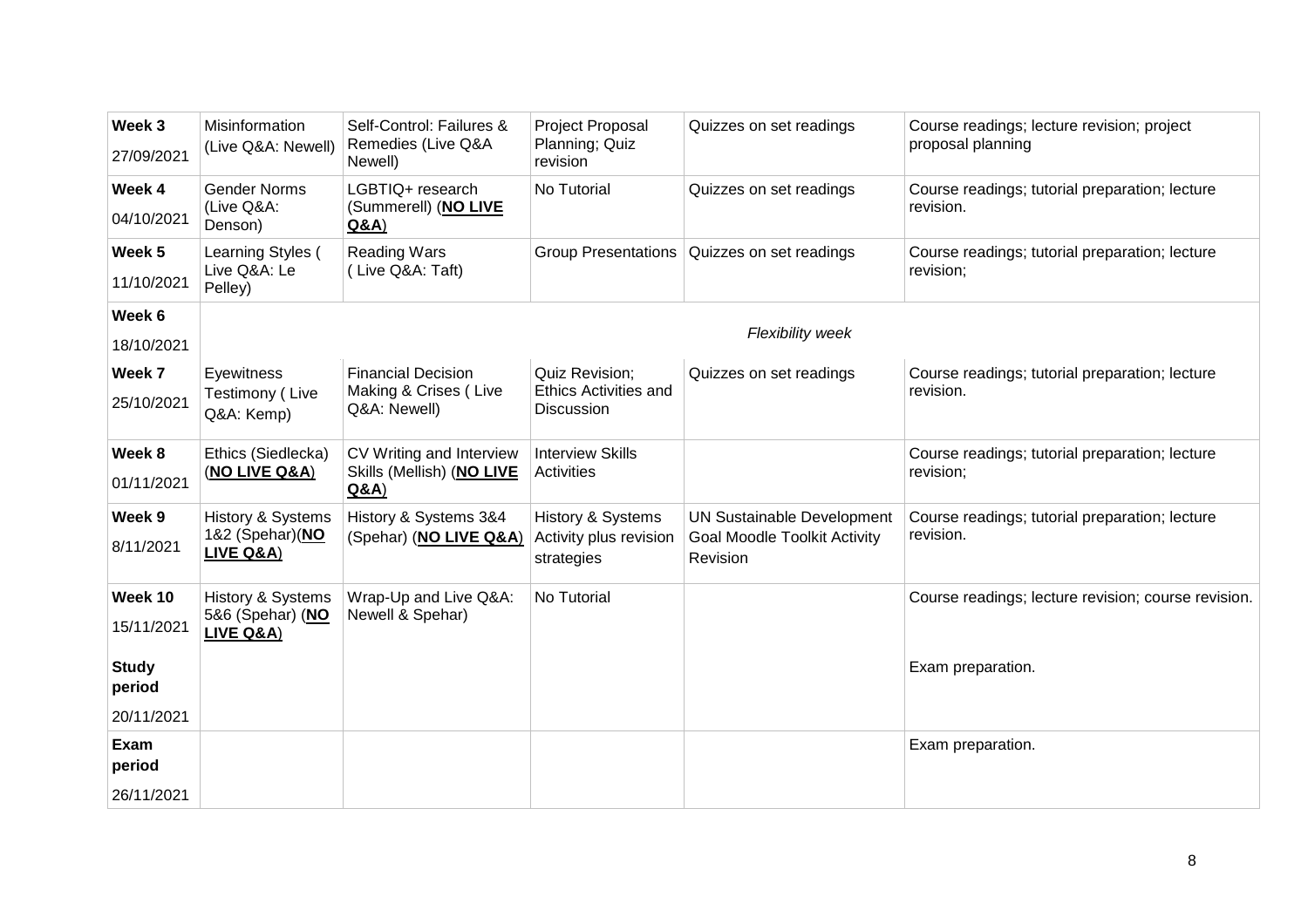#### **Lecture Topics For Weeks 1-7(\*all readings on Moodle/\*\*see SDG Toolkit on Moodle)**

The aim with each of these core lectures is to introduce you to a topic of psychology that is "in the public interest" and tie it to one of the UN Sustainable Development Goals. To this end, guest lecturers have recorded lectures introducing key papers on topics that are within their areas of expertise. You should watch the lectures in conjunction with reading the papers and attending the live Q&A sessions. The Q&A sessions will be moderated by the course convenor Professor Ben Newell and will give you an opportunity to discuss questions and issues that arise from your reading of the papers and watching of the lectures.

| <b>Lecturer &amp; Topic</b>                              | <b>Assigned Reading*</b>                                                                                                                                                                                                          | Primary Sustainable Development Goal**      |
|----------------------------------------------------------|-----------------------------------------------------------------------------------------------------------------------------------------------------------------------------------------------------------------------------------|---------------------------------------------|
| Sci Prof Richard Bryant<br>"PTSD & Mental Health"        | Foa, E.B., Gillihan, S.J., & Bryant, R.A. (2013)<br>Challenges and successes in dissemination of<br>evidence-based treatments for posttraumatic stress:<br>Lessons from prolonged exposure therapy for<br>PTSD. PSPI, 14, 65-111. | Good Health                                 |
| Dr Kate Faasse<br>"Vaccination"                          | Brewer, N.T. et al. (2018). Increasing Vaccination:<br>Putting Psychological Science into Action. PSPI, 18,<br>149-207.                                                                                                           | Good Health                                 |
| Prof Angela Nickerson<br>"Disasters and Refugees"        | Bonanno, G. et al. (2010). Weighing the costs of<br>disaster: consequences, risks, and resilience in<br>individuals, families, and communities. PSPI, 11, 1-<br>49.                                                               | No Poverty                                  |
| Prof Ben Newell<br>"Misinformation (and Climate Change)" | Lewandowsky, S. et al (2012). Misinformation and<br>its correction: continued influence and successful<br>debiasing. PSPI, 13, 106-131.                                                                                           | <b>Climate Action/Quality Education</b>     |
| Prof Ben Newell<br>"Self-Control: Failures & Remedies"   | Duckworth, A.L. et al. (2019). Beyond willpower:<br>Strategies for reducing failures of self-control. PSPI,<br>19, 102-129.                                                                                                       | <b>Responsible Consumption</b>              |
| Prof Tom Denson                                          | Meeussen et al. (2020). How to foster male                                                                                                                                                                                        | <b>Gender Equality/Reduced Inequalities</b> |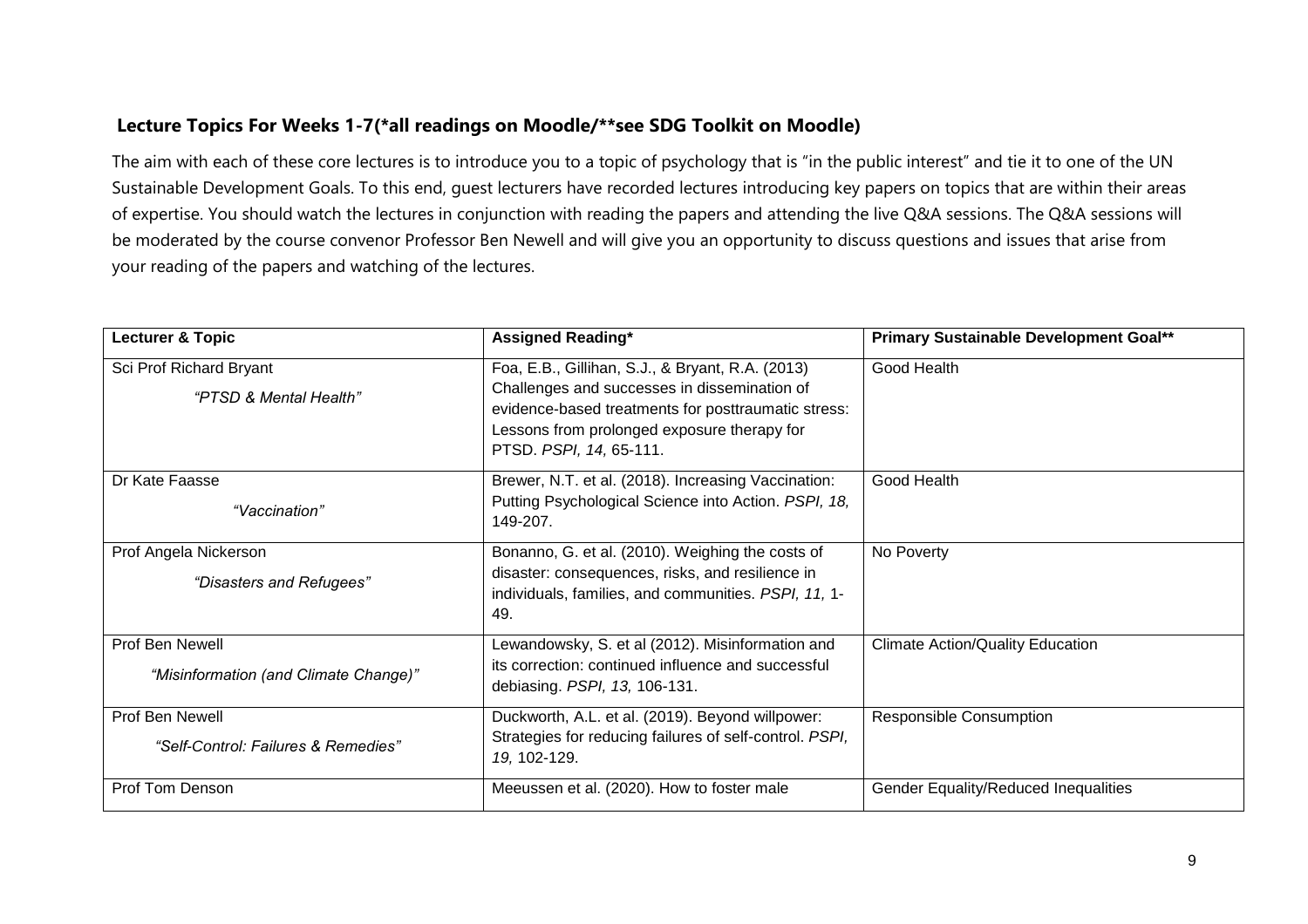| "Gender Norms"                                            | engagement in traditionally female communal roles<br>and occupations: insights from research on gender<br>norms and precarious manhood. Social Issues and<br>Policy Review, 14, 297-238 |                               |
|-----------------------------------------------------------|-----------------------------------------------------------------------------------------------------------------------------------------------------------------------------------------|-------------------------------|
| Dr Elizabeth Summerell<br>"LGBTIQ+ research"              | Bailey et al., (2016). Sexual Orientation, Controversy<br>& Science, PSPI, 17, 45-101                                                                                                   | <b>Gender Equality</b>        |
| Prof Mike Le Pelley<br>"Learning Styles"                  | Pashler, H. et al., (2009). Learning Styles: Concepts<br>& Evidence. PSPI, 9, 105-119.                                                                                                  | <b>Quality Education</b>      |
| <b>Prof Marcus Taft</b><br>"Reading Wars"                 | Castles, A., Rastle, K. & Nation, K. (2018). Ending<br>the Reading Wars: Reading Acquisition from Novice<br>to Expert. PSPI, 19, 5-51.                                                  | <b>Quality Education</b>      |
| Prof Richard Kemp<br>"Eyewitness Testimony"               | Wixted, J.T. & Wells, G.L. (2017). The relationship<br>between eyewitness confidence and identification<br>accuracy: A new synthesis. PSPI, 18, 10-65.                                  | Justice                       |
| Prof Ben Newell<br>"Financial Decision Making and Crises" | Garling, T. et al. (2009). Psychology, Financial<br>Decision Making and Financial Crises. PSPI, 14, 1-<br>47.                                                                           | Decent Work & Economic Growth |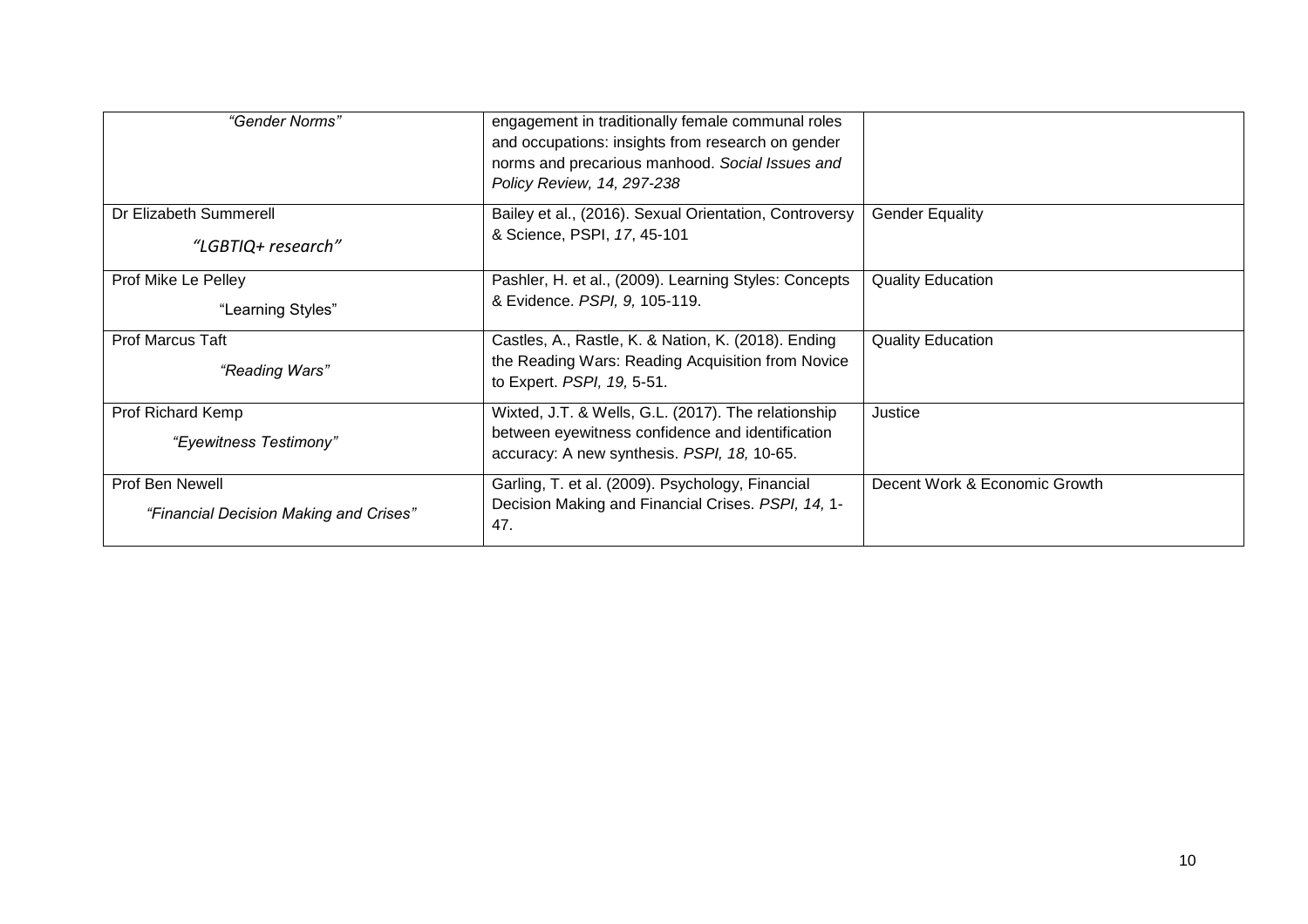## **5. Assessment**

### **5.1 Assessment tasks**

All assessments in this course have been designed and implemented in accordance with UNSW Assessment Policy.

|    | <b>Assessment task</b>                            | Length           | Weight | <b>Mark</b> | Due date                                                               |
|----|---------------------------------------------------|------------------|--------|-------------|------------------------------------------------------------------------|
|    | <b>Assessment 1</b>                               |                  |        |             |                                                                        |
| a) | Completion of Online Quizzes for<br>Readings      | N/A              | 10%    | /10         | Ongoing, Complete<br>by Week 10 Friday                                 |
| b) | Reflection/Opinion on SDGs and<br>Psychology      | $500$ words      | 10%    | /10         | 11.59PM                                                                |
|    | <b>Assessment 2:</b>                              |                  |        |             |                                                                        |
| a) | Project Proposal (Group Presentation)             | $15 \text{ min}$ | 15%    | /15         | In tutes (Wk 5) plus<br>slides uploaded by<br>Week 5 Friday<br>11.59PM |
| b) | Project Proposal (Individual Write-Up)            | 1500 words       | 30%    | /30         | Week 8 Friday<br>11.59PM                                               |
|    | <b>Assessment 3: Career Development Portfolio</b> | $~1$ 750 words   | 10%    | /10         | Week 10 Friday<br>11.59PM                                              |
|    | <b>Assessment 4: Final exam (MCQ)</b>             | 30 minutes       | 25%    | /25         | Exam period                                                            |

#### **Assessment 1: Online Quizzes for Core Readings and Reflection/Opinion of SDGs and Psychology.**

The aim of this assessment is (a) to assess your knowledge of the core readings, and (b) to give you an opportunity to reflect and provide your opinion on which SDG psychological science should tackle most urgently and why. For part (a), online quizzes for 10 of the core readings have been set up on Moodle and you will receive 1% for completion of each quiz. All ten quizzes need to be completed by the end of Week 10. For (b) we will provide a sample answer in the handout for this assessment which will be distributed at the start of the course.

#### **Assessment 2: Group Presentation and Individual Written Project Proposal.**

The aim of this assessment is to: (1) familiarise you with the process of designing research in applied settings, (2) familiarise you with a particular reporting style, and help you acquire the basics of effective and efficient scientific communication, (3) emphasise the development of your information literacy skills, as well as promoting critical thinking, and (4) provide you with a supported collaborative learning experience. Throughout the first part of the semester your will collaborate as a group to design an intervention to address a specific psychological issue that is tied to one or more UN Sustainable Development Goals. You will propose to test your hypothesis by investigating the needs of the target population, developing an intervention, and a means for evaluating the effectiveness of the intervention. Each group will present their research proposal to the class in Week 5. Normally, all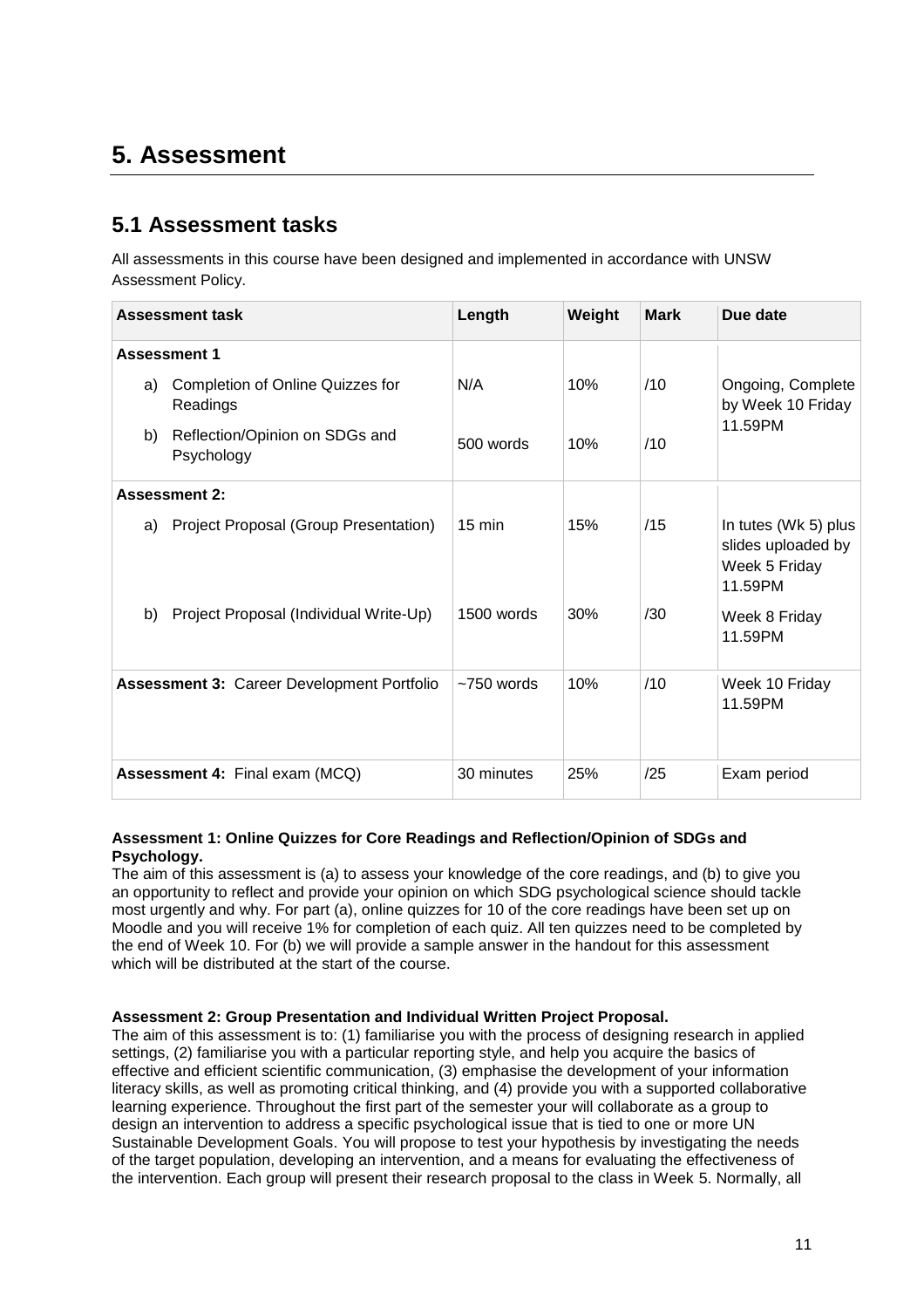group members will receive the same mark. Peer evaluation of your group members' contributions will be used to moderate individual marks for this assignment.

After receiving feedback on your group presentation, you will prepare an individual write-up of your project which is due by the end of Week 8.

The assignment handout will be distributed in Week 2 and will contain more details.

#### **Assessment 3: Career Development Portfolio.**

You will be asked to:

- identify a desired career pathway
- write a CV, cover letter, and interview preparation notes to apply for that job

See the assignment handout for more detail.

#### **Assessment 4: Final Examination.**

This will be held in the final examination period and will be 30mins in duration. The exam will be held online via Moodle. The examination will be multiple choice and will focus on the History & Systems, Ethics, and CV Writing Lectures. It will also include some general questions on the UN SDGs. More information will follow during the course.

#### **UNSW grading system:** <https://student.unsw.edu.au/grades>

**UNSW assessment policy:** <https://student.unsw.edu.au/assessment>

#### **5.2 Assessment criteria and standards**

Further details and marking criteria for each assessment will be provided to students closer to the assessment release date (see 4.1: UNSW Assessment Design Procedure).

#### **5.3 Submission of assessment tasks**

**Written assessments:** In accordance with UNSW Assessment Policy written pieces of assessment must be submitted online via Turnitin. No paper or emailed copies will be accepted.

**Late penalties**: deduction of marks for late submissions will be in accordance with School policy (see: [Psychology Student Guide\)](https://moodle.telt.unsw.edu.au/mod/resource/view.php?id=1630526).

**Special Consideration:** Students who are unable to complete an assessment task by the assigned due date can apply for special consideration. Students should also note that UNSW has a Fit to Sit/Submit rule for all assessments. If a student wishes to submit an application for special consideration for an exam or assessment, the application must be submitted prior to the start of the exam or before an assessment is submitted. If a student sits the exam/submits an assignment, they are declaring themselves well enough to do so and are unable to subsequently apply for special consideration. If a student becomes ill on the day of the exam, they must provide evidence dated within 24 hours of the exam, with their application.

Special consideration applications must be submitted to the online portal along with Third Party supporting documentation. Students who have experienced significant illness or misadventure during the assessment period may be eligible. Only circumstances deemed to be outside of the student's control are eligible for special consideration. Except in unusual circumstances, the duration of circumstances impacting academic work must be more than 3 consecutive days, or a total of 5 days within the teaching period. If the special consideration application is approved, students may be given an extended due date, or an alternative assessment/supplementary examination may be set. For more information see [https://student.unsw.edu.au/special-consideration.](https://student.unsw.edu.au/special-consideration)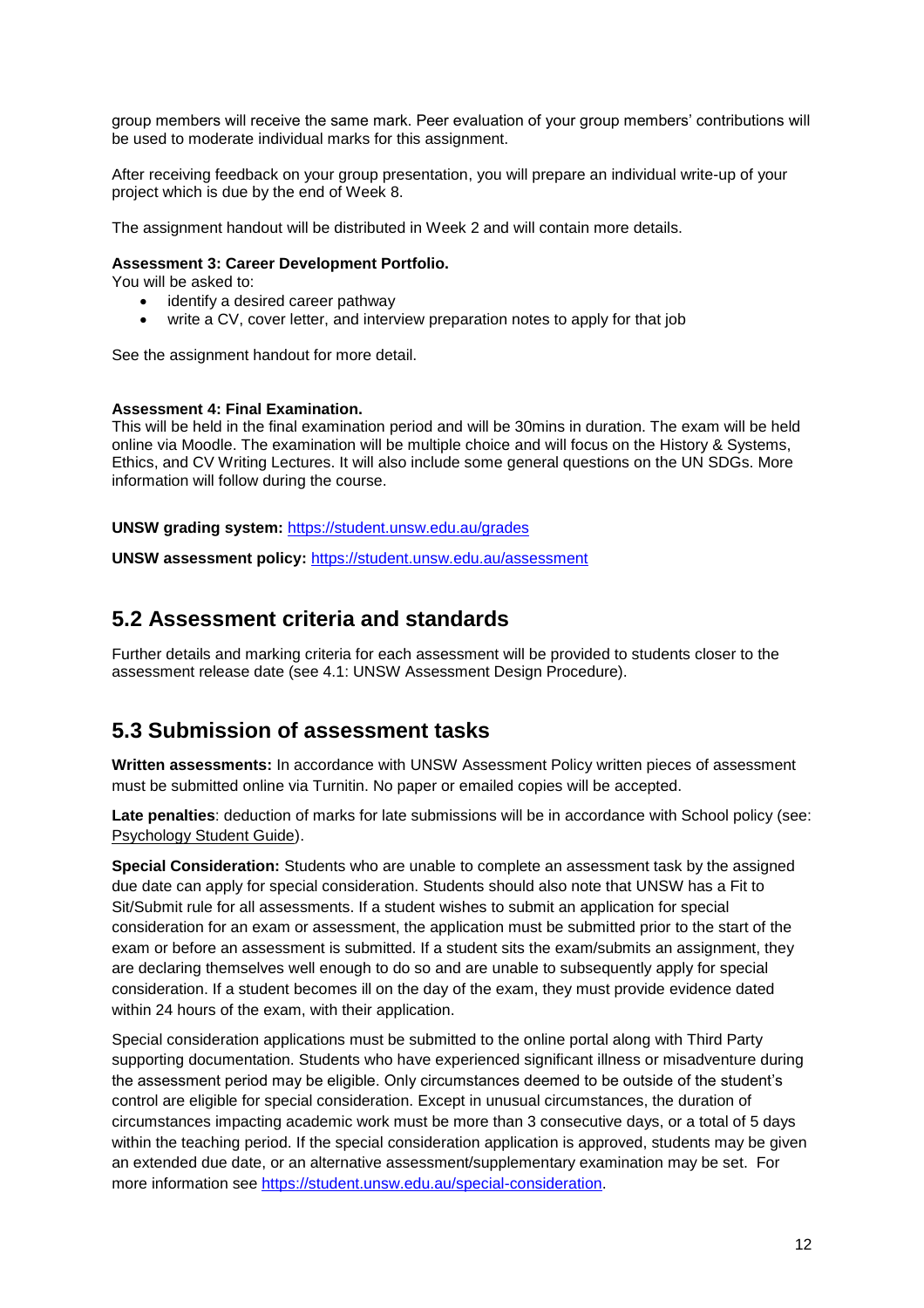**Alternative assessments**: will be subject to approval and implemented in accordance with UNSW Assessment Implementation Procedure.

**Supplementary examinations:** will be made available for students with approved special consideration application and implemented in accordance with UNSW Assessment Policy

### **5.4 Feedback on assessment.**

Feedback on all pieces of assessment in this course will be provided in accordance with UNSW Assessment Policy.

| <b>Assessment</b>             | When                             | Who               | Where               | <b>How</b>        |
|-------------------------------|----------------------------------|-------------------|---------------------|-------------------|
| Online Quizzes on<br>Readings | Ongoing                          | Self-<br>assessed | Moodle              | Moodle            |
|                               |                                  | via               |                     |                   |
|                               |                                  | completion        |                     |                   |
| Reflection/Opinion            | Within 2 weeks<br>after due date | Convenor          | TurnItIn/Moodle     | Turnitin          |
| Project Proposal Group        | Week $5:$                        | Peers;            | In practical class; | Peer review form; |
| Presentation                  |                                  | Tutor             | Moodle              | Moodle            |
|                               |                                  |                   |                     | Gradebook         |
| Project Proposal              | Within 2 weeks                   | Tutor             | TurnItIn/Moodle     | Turnitin          |
| Individual write-up           | after due date                   |                   |                     |                   |
| <b>Career Development</b>     | Within 2 weeks                   | Tutor             | TurnItIn/Moodle     | Turnitin          |
| Portfolio                     | after due date                   |                   |                     |                   |
| Final exam                    | N/A                              | N/A               | N/A                 | N/A               |

# **6. Academic integrity, referencing and plagiarism**

The APA (7<sup>th</sup> edition) referencing style is to be adopted in this course. Students should consult the publication manual itself (rather than third party interpretations of it) in order to properly adhere to APA style conventions. Students do not need to purchase a copy of the manual, it is available in the library or online. This resource is used by assessment markers and should be the only resource used by students to ensure they adopt this style appropriately:

#### **[APA 7th edition.](http://www.apastyle.org/manual/index.aspx)**

l

**Referencing** is a way of acknowledging the sources of information that you use to research your assignments. You need to provide a reference whenever you draw on someone else's words, ideas or research. Not referencing other people's work can constitute plagiarism.

Further information about referencing styles can be located at<https://student.unsw.edu.au/referencing>

**Academic integrity** is fundamental to success at university. Academic integrity can be defined as a commitment to six fundamental values in academic pursuits**:** honesty, trust, fairness, respect, responsibility and courage.*<sup>1</sup>* At UNSW, this means that your work must be your own, and others' ideas should be appropriately acknowledged. If you don't follow these rules, plagiarism may be detected in your work.

Further information about academic integrity and **plagiarism** can be located at:

- The *Current Students* site <https://student.unsw.edu.au/plagiarism>*,* and
- The *ELISE* training site <http://subjectguides.library.unsw.edu.au/elise/presenting>

 $^{\text{1}}$  International Center for Academic Integrity, 'The Fundamental Values of Academic Integrity', T. Fishman (ed), Clemson University, 2013.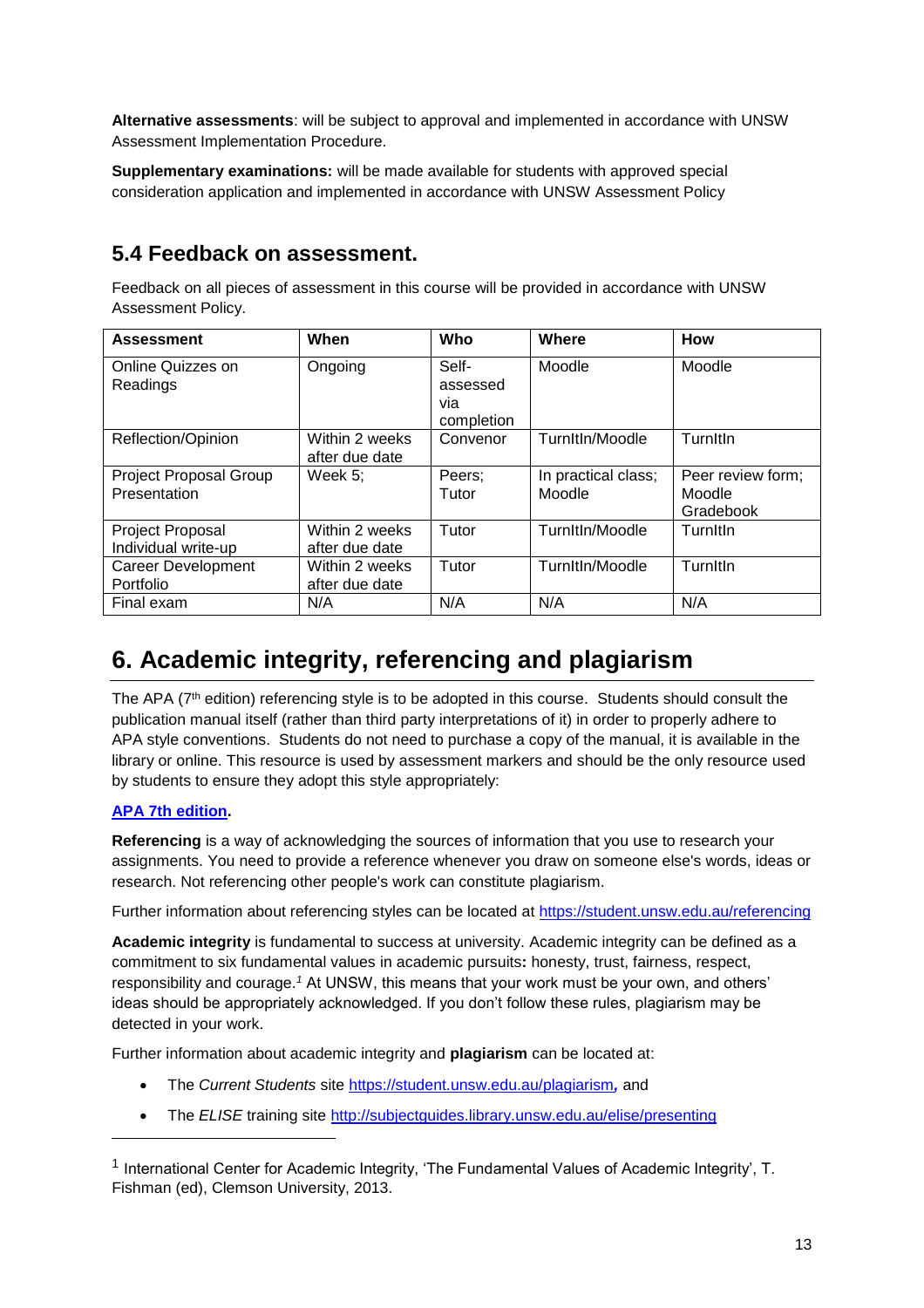The *Conduct and Integrity Unit* provides further resources to assist you to understand your conduct obligations as a student: [https://student.unsw.edu.au/conduct.](https://student.unsw.edu.au/conduct)

## **7. Readings and resources**

| <b>Textbook</b>                   | Nil                                                                                        |
|-----------------------------------|--------------------------------------------------------------------------------------------|
|                                   | Recommended reading: Morris et al. (2018). The Rubber Brain.<br>Australian Academic Press. |
| <b>Course information</b>         | Available on Moodle                                                                        |
| <b>Required readings</b>          | <b>School of Psychology Student Guide.</b>                                                 |
| <b>Recommended internet sites</b> | <b>UNSW Library</b>                                                                        |
|                                   | <b>UNSW Learning centre</b>                                                                |
|                                   | <b>ELISE</b>                                                                               |
|                                   | <b>Turnitin</b>                                                                            |
|                                   | <b>Student Code of Conduct</b>                                                             |
|                                   | Policy concerning academic honesty                                                         |
|                                   | <b>Email policy</b>                                                                        |
|                                   | <b>UNSW Anti-racism policy statement</b>                                                   |
|                                   | <b>UNSW Equity and Diversity policy statement</b>                                          |
|                                   | <b>UNSW Equal opportunity in education policy statement</b>                                |

# **8. Administrative matters**

The [School of Psychology Student Guide](http://psy.unsw.edu.au/sites/all/files/page_file_attachment/2018%20S1%20Psychology%20Student%20Guide_20180130.pdf) contains School policies and procedures relevant for all students enrolled in undergraduate or Masters psychology courses, such as:

- Attendance requirements
- Assignment submissions and returns
- Assessments
- Special consideration
- Student code of conduct
- Student complaints and grievances
- Disability Services
- Health and safety

It is expected that students familiarise themselves with the information contained in this guide.

## **9. Additional support for students**

- The Current Students Gateway:<https://student.unsw.edu.au/>
- Academic Skills and Support:<https://student.unsw.edu.au/academic-skills>